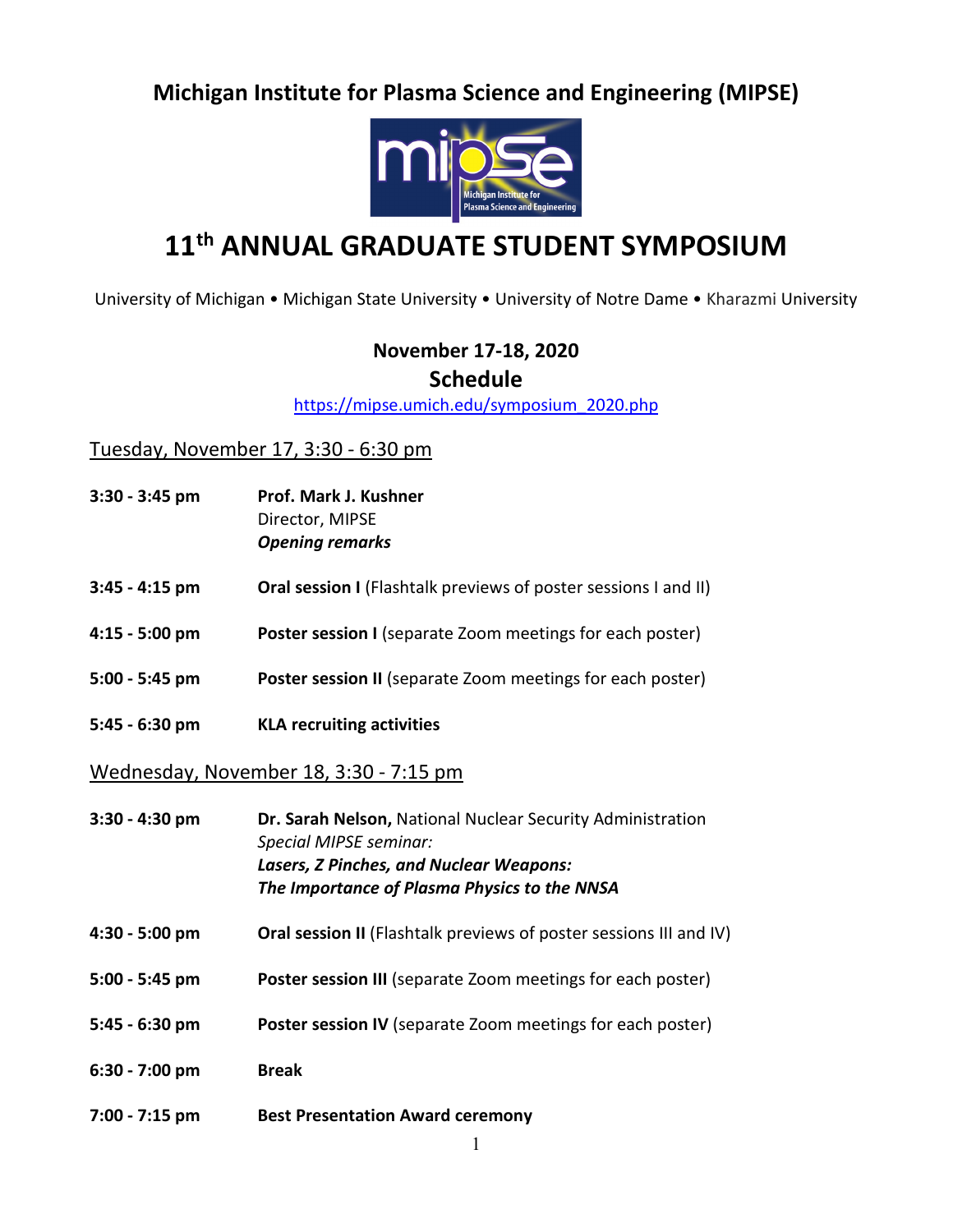### **Poster Session I**

Tuesday, November 17, 4:15 - 5:00 pm

- **1-01 Asif Iqbal** (MSU) *Characterization of Single Surface Multipactor Discharge in the Frequency Domain*
- **1-02** *Moved to Poster Session II*
- **1-03 Jinyu Yang** (ND) *Hand-generated Piezoelectric Mechanical-to-electrical Energy Conversion Plasma*
- **1-04 Michael Springstead** (U-M) *Laboratory Generated Photoionization Fronts Relevant to Cosmology*
- **1-05 Austin Brenner** (U-M) *Modeling the Earth's Magnetosphere as a Current Circuit*
- **1-06 Jordyn Polito** (U-M) *A Global Model for the Atmospheric Pressure Plasma Surface Functionalization of Polystyrene*
- **1-07 Kwyntero Kelso** (U-M) *Observation of Photoionization Fronts in Laboratory Experiments*
- **1-08 Joshua Woods** (U-M) *Pathways for Increased Performance of a Rotating Magnetic Field Thruster*
- **1-09 Yang Zhou** (MSU) *Plasmon-Enhanced Resonant Photoemission Using Atomically Thick Dielectric Coatings*
- **1-10 Zachariah Brown** (U-M) *Experimental Measurement of Non-linear Coupling and Energy Transfer in Plasma Turbulence in a Hall Effect Thruster*
- **1-11 Michael Wadas** (U-M) *A Theoretical Approach for Transient Shock Strengthening in High-energy-density Laser Compression Experiments*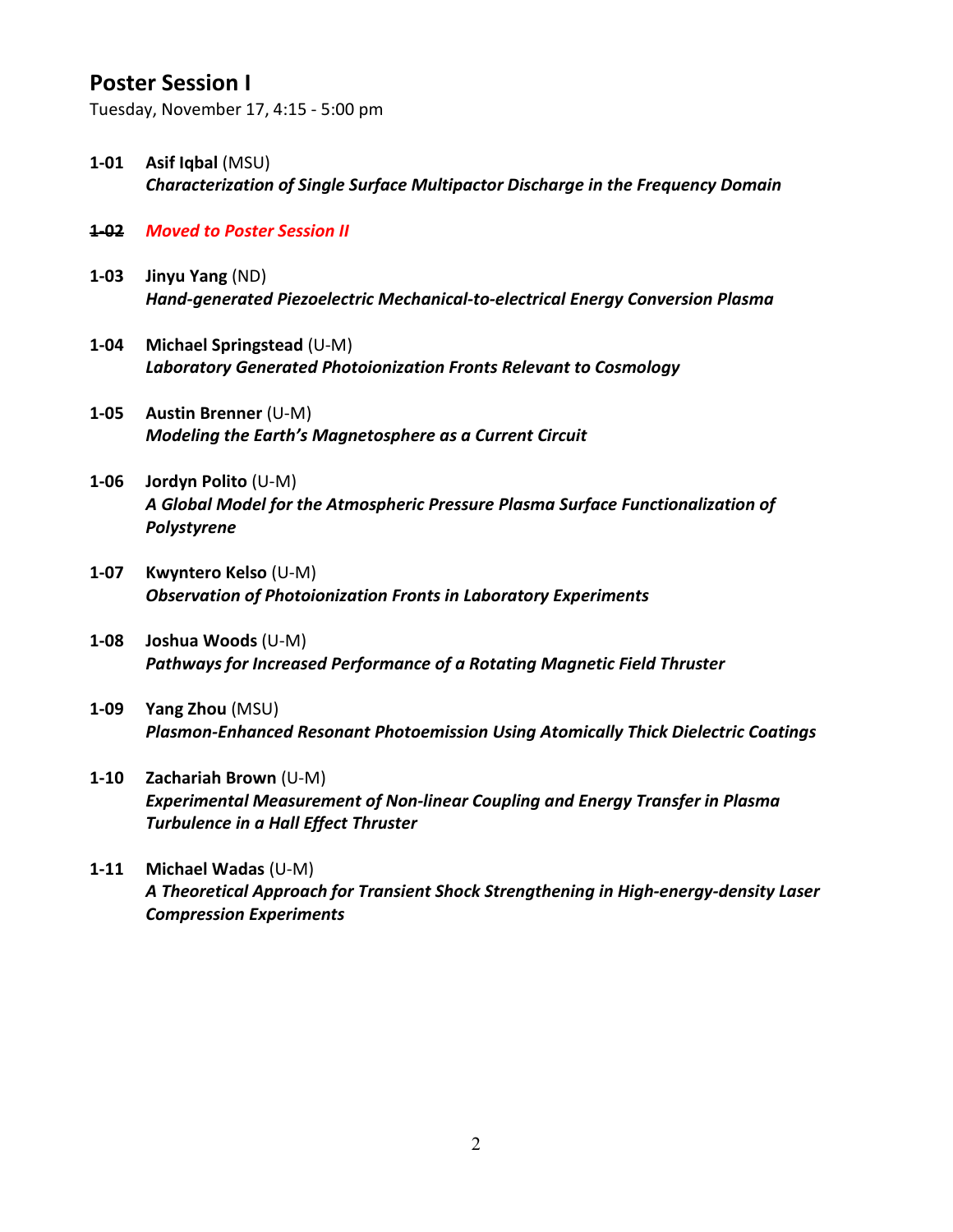### **Poster Session II**

Tuesday, November 17, 5:00 - 5:45 pm

- **1-02 Julian Kinney** (U-M) *Exploration of Parameters for a Future Radiative Shock/Shear Experiment*
- **2-01 Yi Luo** (MSU) *Exact Theory for Pulsed Laser Induced Photoemission from Biased Surface*
- **2-02 Griffin Cearley** (U-M) *Computational Investigation of Impulse-fluence Scaling in X-ray Illuminated Materials on the National Ignition Facility*
- **2-03 Tate Gill** (U-M) *Design of a Three-phase Rotating Magnetic Field Power Processing Unit for Inductive Plasmoid Propulsion*
- **2-04 Daniel Martin** (ND) *Experimental Confirmation of Transport Model for Solvated Electrons in a Plasma Electrochemical System*
- **2-05 Ryan Sandberg** (U-M) *FARRSIGHT: A Forward Adaptively Refined and Regularized Semi-Lagrangian Integral Green's Function Hierarchical Tree-code Accelerated Method for the Vlasov-Poisson System*
- **2-06 Hongmei Tang** (U-M) *High Energy, Relativistic Intensity Laser Channeling and Direct Laser Acceleration of Electrons from an Underdense Plasma*
- **2-07 Mackenzie Meyer** (U-M) *Modeling Sheath Dynamics around Water Droplets in Low Temperature Plasmas*
- **2-08 Lucas Stanek** (MSU) *Multi-Fidelity Machine Learning for Extending the Range of High-Fidelity Molecular Dynamics Data*
- **2-09 Benjamin Wachs** (U-M) *Optimization of a Low Power ECR Thruster using Two-Frequency Heating*
- **2-10 Mario Balcazar** (U-M) *Phase-Contrast Imaging of Hydrodynamic Shocks in Water with a Betatron X-ray Source*
- **2-11 Connor Todd** (U-M) *Production of Synthetic Phase Contrast Images for Comparison with CRASH Radiograph Output*
- **2-12 Andre Antoine** (U-M) *Using Reduced Order Modeling to Understand the Physics of Injection in Laser Wakefield Acceleration*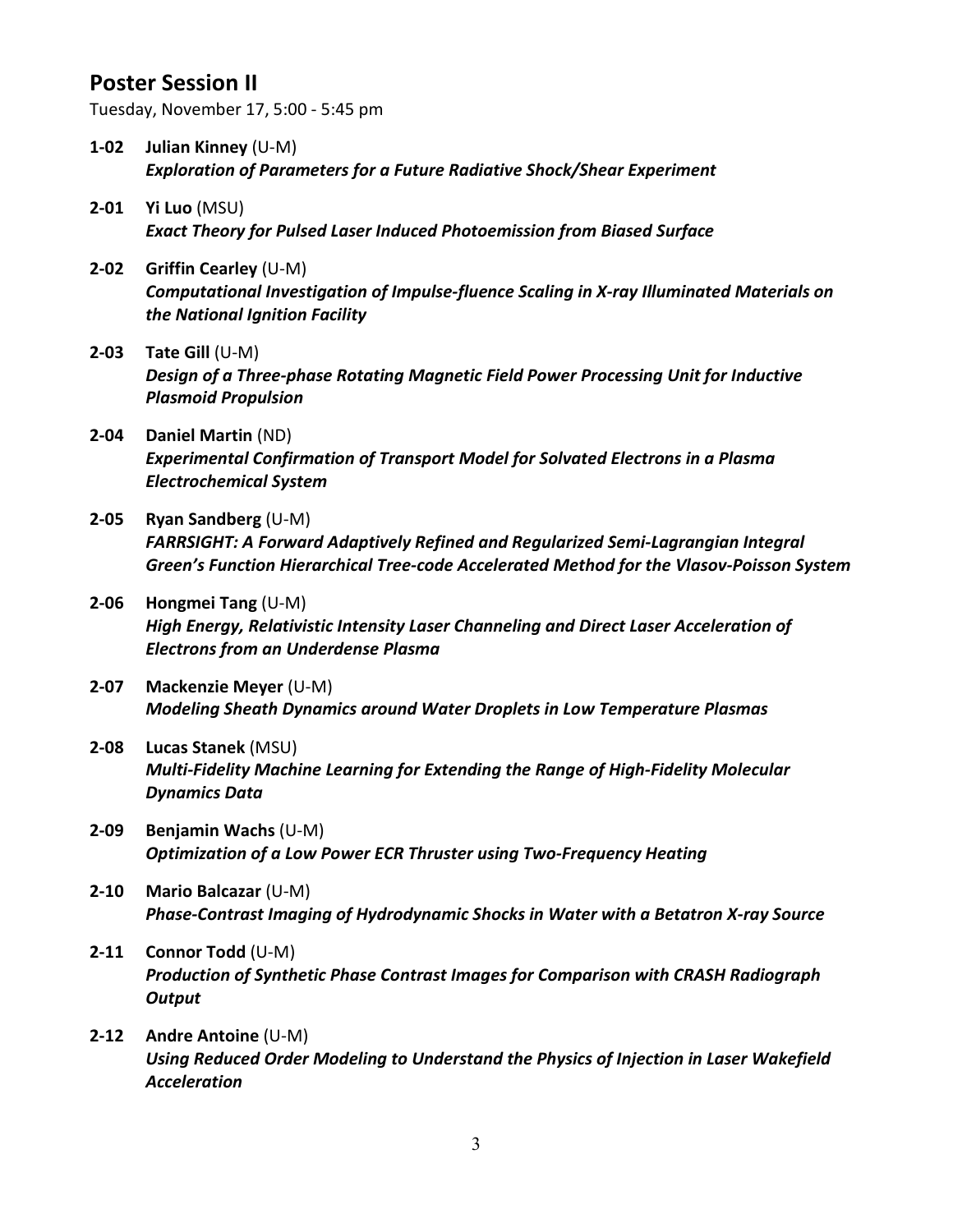### **Poster Session III**

Wednesday, November 18, 5:00 - 5:45 pm

- **3-01 Forrest Glines** (MSU) *Decaying Magnetized Turbulence in the Taylor-Green Vortex*
- **3-02 Abhijit Jassem** (U-M) *Analysis of Miram Curves with Two-Dimensional Work Function Distributions*
- **3-03 Sneha Banerjee** (MSU) *Contact Engineering in 2D-Material-Based Electrical Contacts*
- **3-04 Akash Shah** (U-M) *Development of a Gas-Puff Z-Pinch Experiment for the 1-MA, 100-ns MAIZE Linear Transformer Driver*
- **3-05 Milad Rasouli** (Kharazmi University) *Gas Plasma Effects on Chemoresistance Ovarian Cells*
- **3-06 Kseniia Konina** (U-M) *Interactions of Porous Dielectric Materials with Atmospheric Pressure Plasmas*
- **3-07 Brandon Russell** (U-M) *Magnetic Field Generation at Extreme Laser Intensities*
- **3-08 George Dowhan** (U-M) *New X-Pinch Platform and Diagnostics for the MAIZE Facility*
- **3-09 Jon Murphy** (U-M) *Optimization of High Repetition-rate Laser-driven Particle and Radiation Sources Using Machine-learning Techniques*
- **3-10 Leanne Su** (U-M) *Physical Differences Between Xenon and Krypton Operation on a Magnetically-Shielded Hall Thruster*
- **3-11 Jinpu Lin** (U-M) *Towards Predicting Electron Beam Charge upon Phase Control in Laser Wakefield Accelerators Using Supervised Learning Techniques*
- **3-12 Thomas Marks** (U-M) *Fluid Simulations of Magnetic Nozzle Thruster Including Plasma Source*